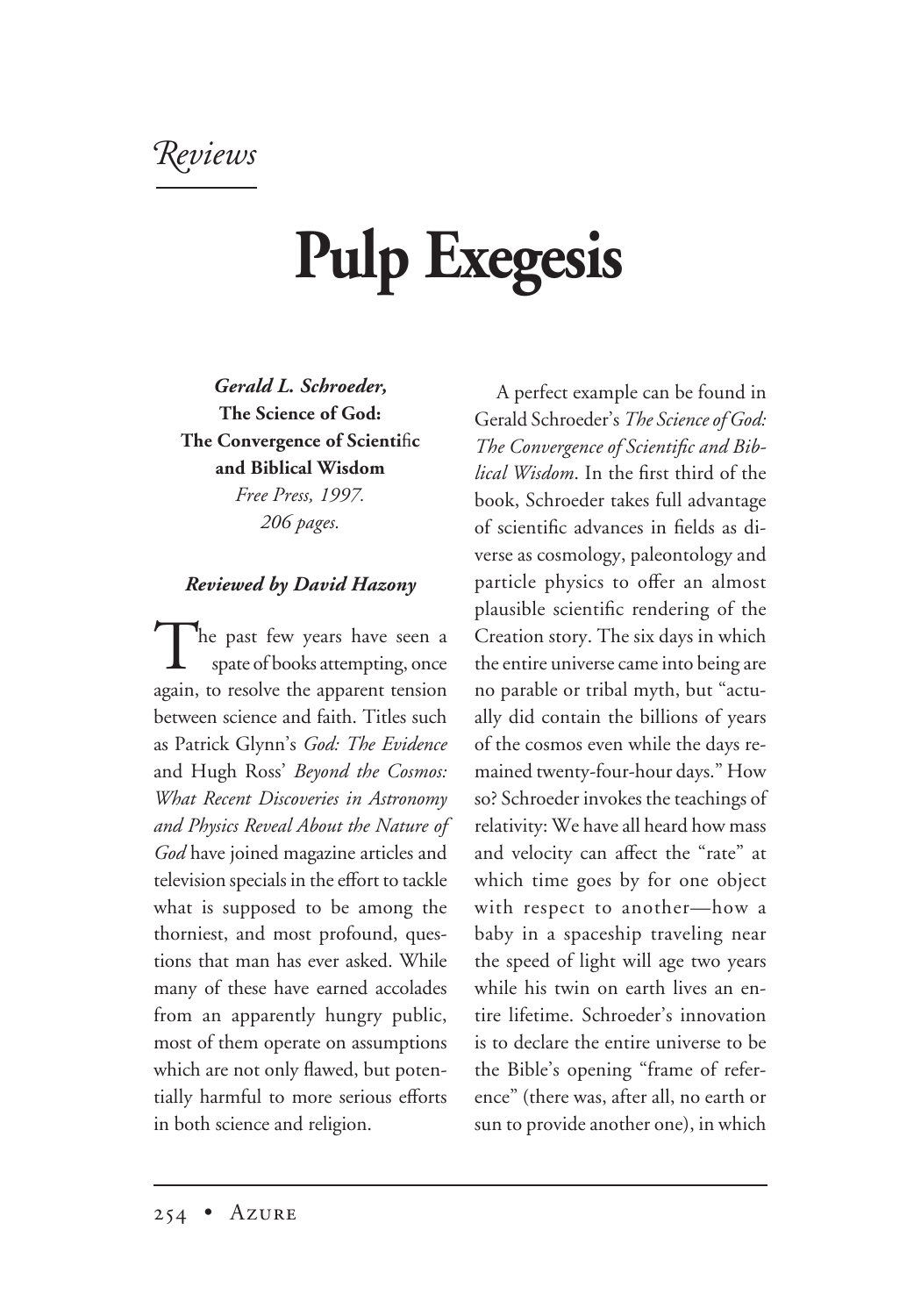the universe's dense mass-energy point at the start of the Big Bang offers an extremely "slow" time-track, so that events which to us appear to have taken billions of years took, from the universe's "own" perspective, a matter of days. Once the time scale is adjusted to allow for the universe's expansion and cooling, Schroeder ends up with a schedule of Creation which allots eight billion earth-years for the first universe-day, four billion for the second, two billion for the third, and so on, adding up to the primordial sixday work week. Not without a certain reliance on smoke and mirrors, many of the most important events in the universe's creation and the evolution of mankind are squeezed into the first chapter of Genesis.

The remainder of *The Science of God* is dedicated to impressing the reader with just how *unlikely* everything is: The galaxies, the earth, onecelled organisms, the Cambrian explosion of life half a billion years ago, are all described in terms of their statistical improbability, a suspicious yet entertaining presentation of numbers and exponents which at times degenerates into rambling. (At one point Schroeder dares the reader to try and repeat the word "billion" a billion billion times, so that he will fully grasp the unlikeliness of it all—"Just to speak aloud those billions would require more time than the universe has

existed, more time than has passed since the beginning of time!")

But it is not Schroeder's showmanship that makes *The Science of God* so irksome. The most serious problem with *The Science of God* is also the tragic flaw of its genre: The premise that one can, or should, try to "reconcile" the teachings of a several-thousand-yearold religious text with those of obscure twentieth-century science.

First, there is the problem of employing science to understand the Bible. The fields of so-called "hard" science are as varied in their methodology and standards as in their subject matter, and while it is to be expected that the vast majority of scientists spend their careers under the paradigmatic umbrellas of the leading theories in their fields, this does not mean that an outsider looking in should necessarily take these theories seriously, inasmuch as they may bear on his beliefs or values. Put simply: As a layman, I am much more likely to alter radically my behavior on the basis of the latest developments in oncology than those in paleontology. The former, while by no means infallible, are based on a wide body of corroborated experimentation, and have been held to the test of practical implementation; the latter, even if highly regarded by the most ingenious of paleontologists, are based on such scant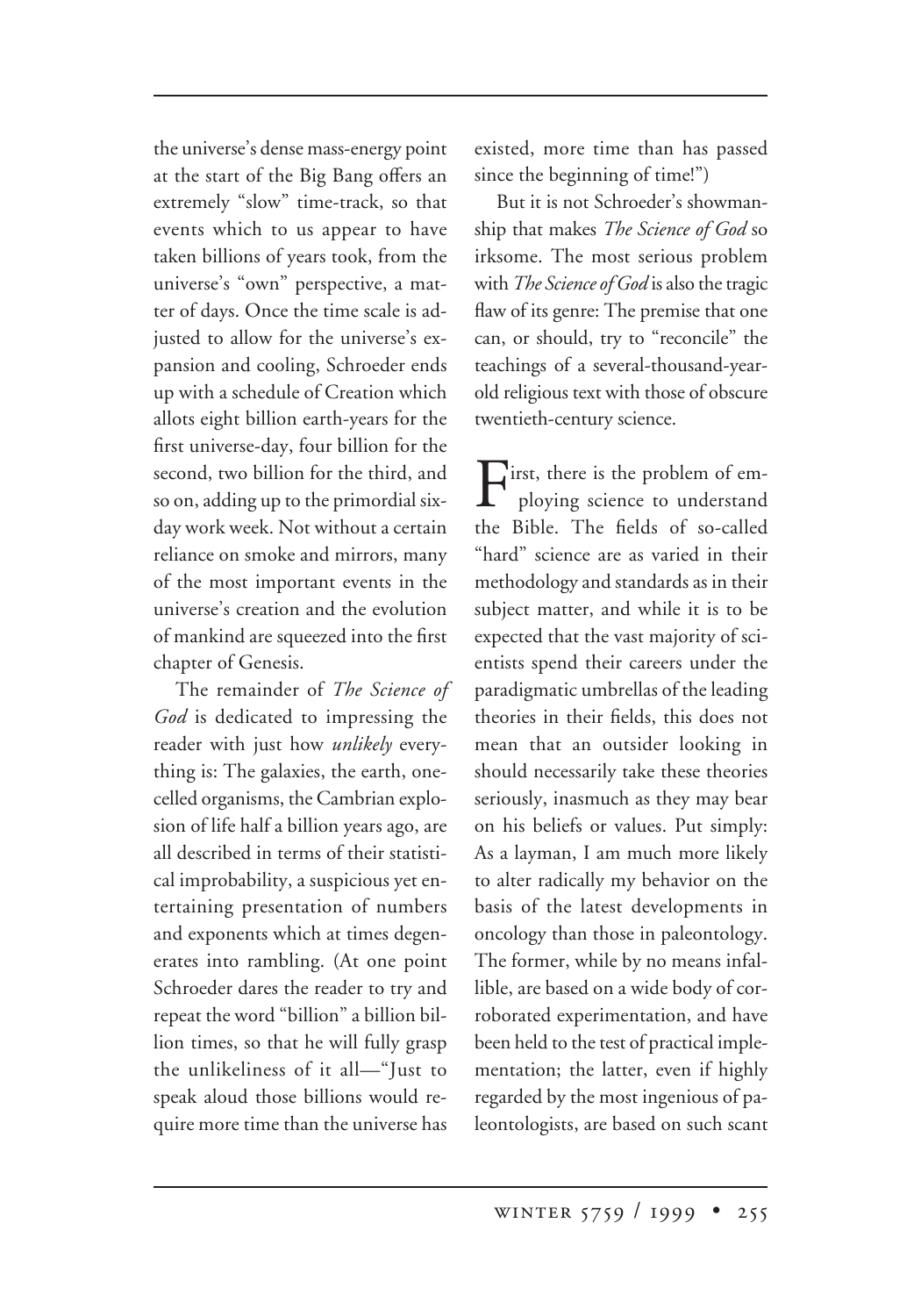evidence, guesswork and fundamentally untestable hypotheses, that no serious thinker should entrust his or her religious beliefs to their graces.

When, for example, was the last time you encountered a brontosaurus? A brief visit to the children's section of a local bookstore will reveal that the entire retinue of dinosaurs most of us grew up knowing and loving have recently suffered a new extinction: Gone or forgotten are the stegosaurus, dimetrodons and pterodactyls upon which an entire generation of museums, toys and picture books were built. Like a giant asteroid crashing down upon the earth, radical new works such as Robert T. Bakker's 1986 *The Dinosaur Heresies* have succeeded in shifting the most famous paradigm of paleontology: Dinosaurs, it now turns out, never really were the slow, stupid, cold-blooded reptiles they made themselves out to be. They were nimble, smart, warm-blooded and bird-like, probably looking a lot more like Spielberg's velociraptors than anything else. The trusty, timid brontosaurus is no more, supplanted by the "apatosaurus," a fearsome monster which roamed in packs, was athletic enough to be able to swim, and could vanquish its enemies by rearing up on its hind legs and thrusting the fullness of its thirty-three-ton body onto its adversary, or by whipping him with its fifty-foot-long tail.

What is true for the stability of paleontology is all the more true when looking at the cosmos, whose basic bits of evidence are a lot less handy than fossils. Hypotheses about the origins of the universe frequently employ unproved or unprovable assumptions as basic theoretical building blocks. It is significant that the Big Bang, the basket into which Schroeder places all his exegetical eggs, is itself infamously unstable: As the cosmologist P. James E. Peebles (and a number of his colleagues) pointed out in the March 1998 issue of *Scientific American*, the Big Bang, although not yet at serious risk of being replaced by a competing theory, is beleaguered by basic "unresolved issues" (such as how the galaxies were formed), and will likely undergo fundamental revisions within the coming decades.

None of this is meant to imply that paleontologists or cosmologists are necessarily bad scientists; given the questions they are asking and the kind of data they have to work with, things could hardly be otherwise. What it does show is that anyone who takes the Bible seriously as an eternal source of wisdom should not dream of trying to understand it with the tools employed in Schroeder's book—tools which of necessity are prone to massive revision every few years if the scientists are doing their job right.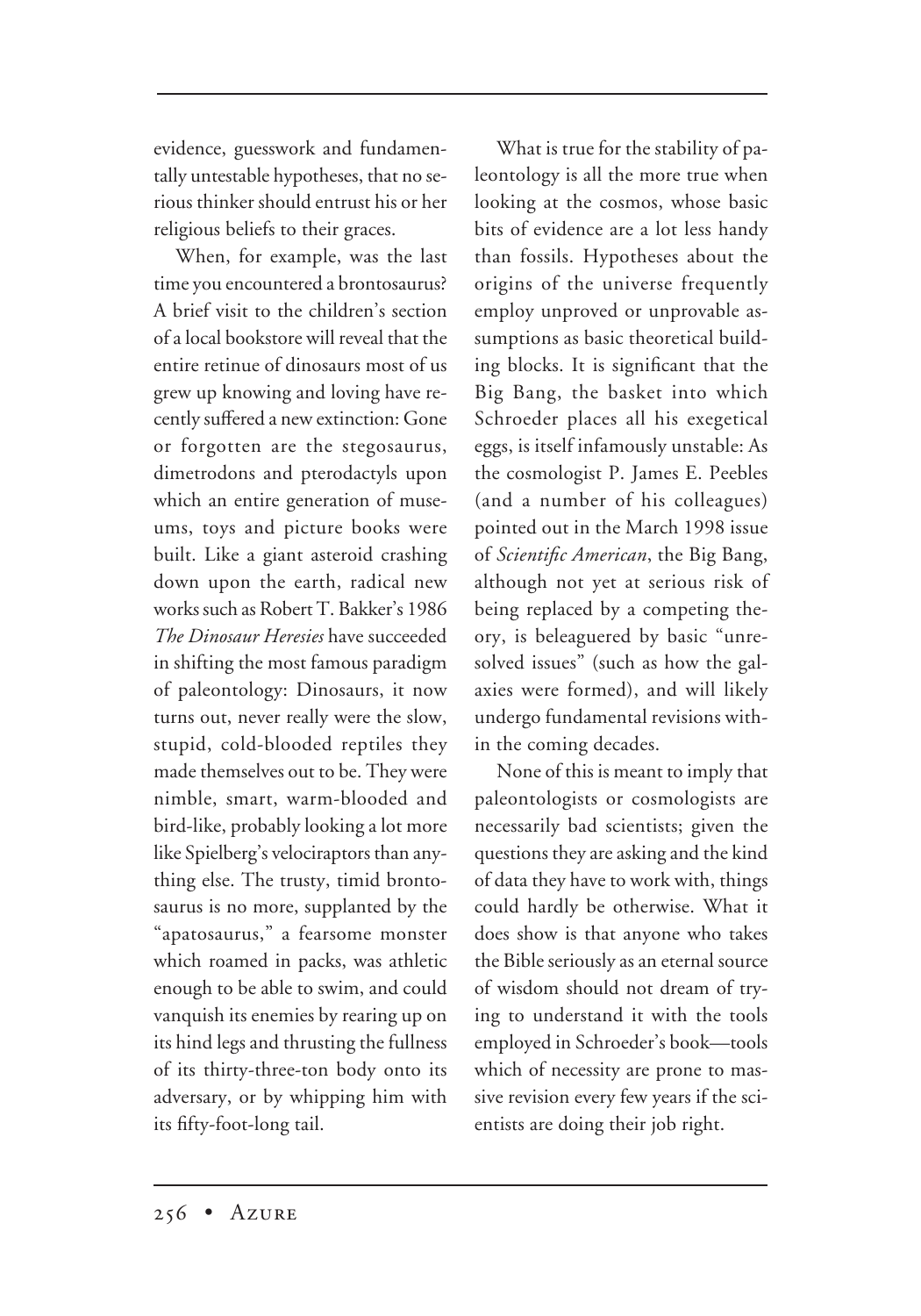Nor has science proven all that useful even when applied directly to the task of biblical interpretation. For centuries, scientists and pseudo-scientists have offered solutions to textual problems in the Bible, without bringing us any closer to an understanding of the Bible's meaning. Whether it be the workings of an often hostile class of documentary hypothesists, or more sympathetic efforts to "correlate" creation, the flood or the parting of the Red Sea with cosmology, paleontology and archaeology, these efforts all miss the point, skirting those far more difficult questions that stir the heart of the religious thinker: What point is the Bible trying to make? What are the spiritual or theological implications of these stories? What are the demands whether of belief or action—that a proper understanding of the Bible makes of man? In science the religious thinker has never found, indeed can never find, the key to his understanding of the text.

 $\prod_{i=1}^{\infty} \frac{1}{i} \text{ is unhelpful in understanding of the Bible.}$ ing the Bible, then the Bible is simply abysmal as a tool for understanding science. For the implication of *The Science of God*—that in theory at least, the Bible should offer a kind of rejoinder to the grand mystery of nature—is anathema to scientific thinking. Schroeder writes:

The Bible, properly understood, can be a handmaiden of science…. Ussher's and Kepler's calculations of an approximately six-thousand-yearold universe are infinitely closer to our current estimate of time since the Big Bang than was either Aristotle's opinion [of an eternal universe] or that of two-thirds of the leading U.S. astronomers and physicists, who in a 1959 survey agreed with Aristotle. Human logic sided with Aristotle but was in error. The biblical paradigm of a beginning to our universe, a creation, was correct.

How, exactly, can the Bible be a "handmaiden of science"? What would Schroeder have had those scientists in 1959 do, discard their best scientific theory because the Bible suggested otherwise? As opposed to Maimonides, who viewed scientific knowledge as a means for appreciating the glory of Creation, Schroeder and those like him seek in the Bible a solve-all to the most fundamental questions which science poses, and just as they are willing to impose a scientific reading upon the Bible, they frequently tolerate some bending of science (and scientists) to "fit" into the Bible's apparent teachings.

Yet this has been tried before: Was it not the Church's attempt to do precisely what Schroeder is proposing, to "demonstrate a harmony between science and the Bible" by imposing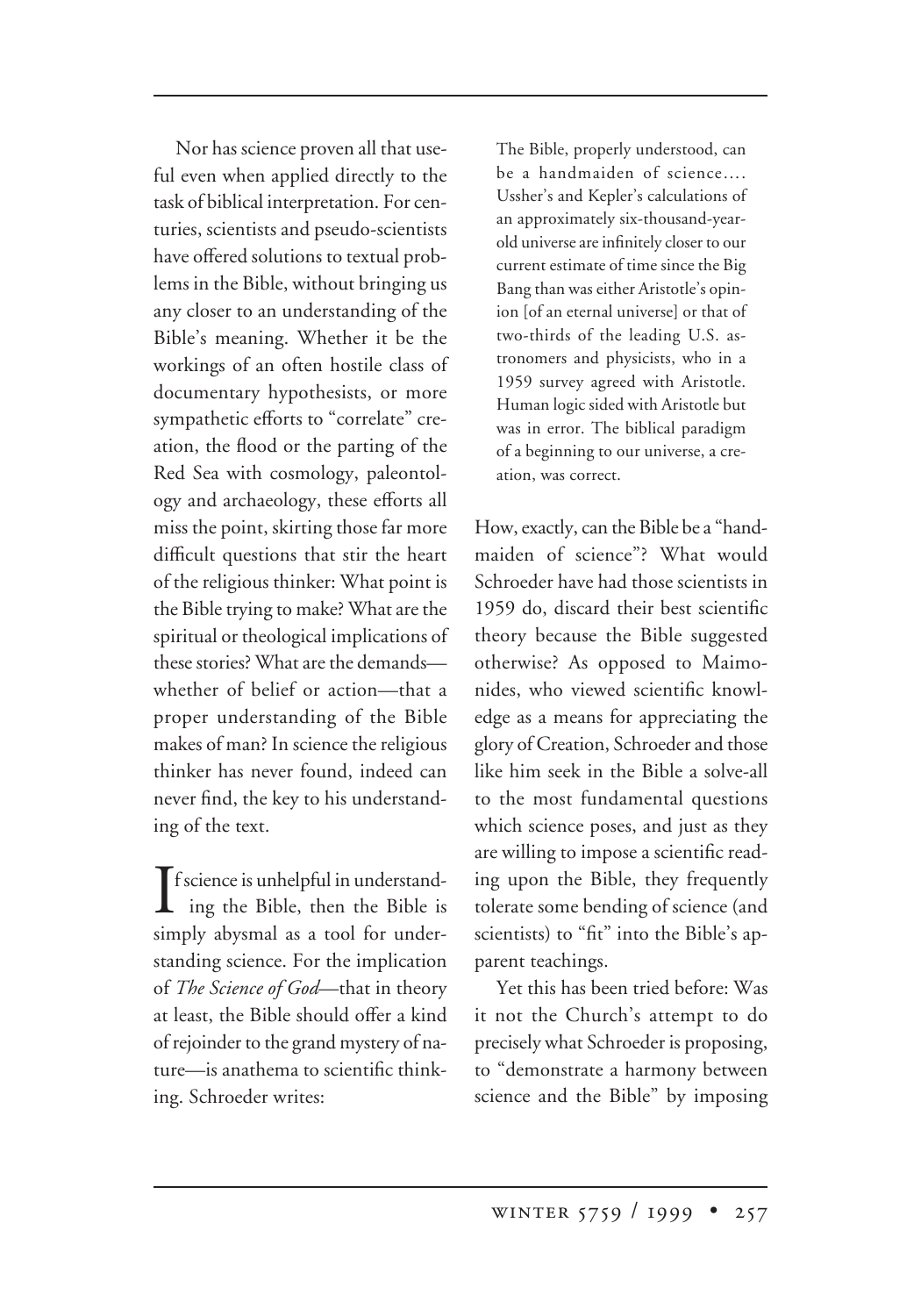scriptural "truths" upon the study of the cosmos, that nearly cost Galileo his life and stunted Western science for centuries? The lesson of that tragic period was that in order to advance, science must permit the unfettered competition of theories to explain the results of inquiry and experiment. External considerations, of which the Bible is but one example, may serve as a source for ideas and inspiration, but must never be allowed to force one theory over another, or even to distort the scientist's approach to the evidence; the Bible can no more offer a shortcut to the "right" answer in science than can science offer a shortcut to the "right" biblical interpretation.

**How, then, are we supposed to**<br>approach the Creation story? The first step is to clarify our goal: Our interest should be in reading the text, that is, in understanding its actual meaning. Creation is a profound passage—enigmatic, poetic, rhythmic, symbolic. It is a difficult text, tossing about loaded terms such as "unformed and void," "spirit of God," "face of the deep," whose import is far from obvious. Moreover, it constitutes the opening to a book whose primary concern is not natural history, but wisdom the Tora is comprised of little other than the laws of human living, the stories of exemplary men and women, and the character of a nation and its

God—and therefore its difficult passages should be understood with an eye towards the wisdom they may provide, towards knowledge that lies at the core of man's concern, rather than the description of cold, scientific facts. This book calls itself the *Tora*, "the teaching," as if to remove all doubt as to its larger purpose.

In this light is the Creation story to be read, and indeed has been read throughout the ages by biblical commentators. Some, such as the nineteenth-century scholar Samson Raphael Hirsch, found in God's creation of the universe*ex nihilo* the basis for a belief in free will, upon which all morality depends. Others, such as Shabtai Bass, author of the *Siftei Hachamim* of the eighteenth century, saw Creation as the expression of God's omnipotence, without which his covenantal promises could not be trusted, and the belief in divine justice would have no foundation. In our own century, Joseph B. Soloveitchik echoed the Talmud's insistence that Creation is, above all, about human nature, about man as the culmination of God's creative endeavor, and about man as creator himself, whose creativity lies at the essence of his having been formed "in the image of God." What unites these efforts—and distinguishes them sharply from both Schroeder's scientific literalism and the fashions prevalent in the academy—is the earnest